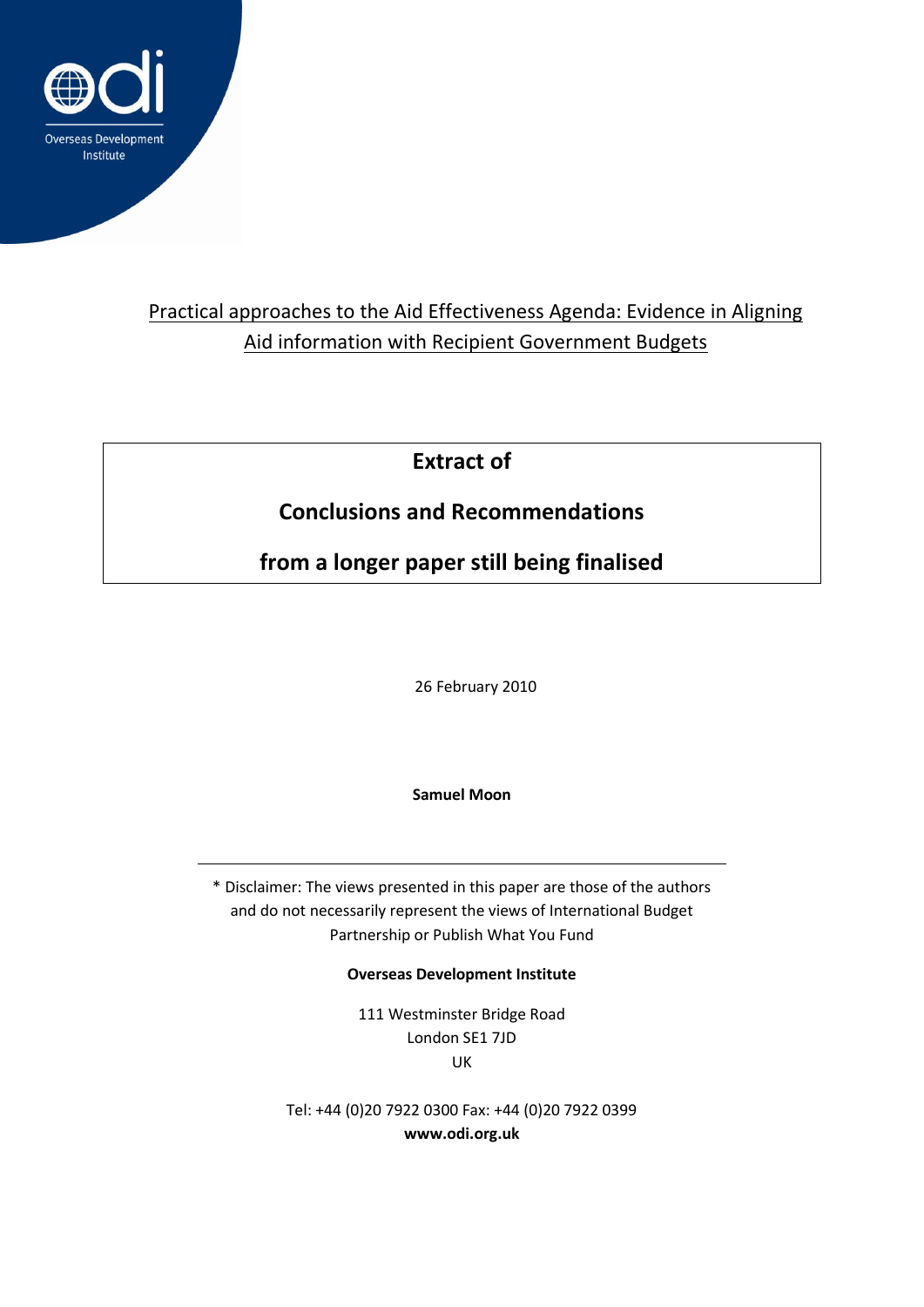### **Conclusions and Recommendations**

The following section summarises the key lessons and recommendations emerging from the study. A detailed elaboration on each of the issues broken down by donor HQ level, country level, sector and in specific scenarios is presented in Appendix 4 of the full study. The section is structured in the following way: the importance of budgets for aid transparency is outlined; an approach to aligning aid to budgets is broken down and examined; and specific recommendations for generic sector and economic classification definitions.

#### **Facilitating Alignment to Recipient Budgets Must be a Priority for IATI**

- Budgets are the link between government policies and their implementation; they allocate resources to plans and constitute the framework from governments' accountability to its citizenry. Unless aid is planned for and delivered in alignment with budgets, it is likely to serve to undermine this cycle of accountability between government and the citizenry.
- Publishing better information on aid requires compatibility with recipients' budgeting and planning systems
- Recipient budgets bear many similarities, but this is not reflected in current formats for reporting aid
- The poorest countries will lose out if donors do not publish aid information that is easy to link with recipient government budget systems.

#### **Approaching the Problem**

There are two levels at which the problem of aligning aid information with recipient budgets needs to be tackled:

- Interfacing aid information with budgets needs to be tackled at the country level to make information relevant for a specific recipient country; and at donor HQ level to facilitate the interface at country level. Country aid management systems need to be enhanced which can deliver such functionality. This does not just demand trust between recipient and donor. It also demands that the recipient government takes the lead.
- Whilst there is no substitute for working at the country level, at the Donor HQ level IATI can make a critical difference by standardising donor system information to interface with country budget systems.
- For the efforts to standardise at donor HQ level to facilitate the interface at country level the following specific areas are critical:
	- o the timeliness of publication of aid information including timeliness in relation to the budget cycle, and, specific to budget integration
	- o standard mechanism for aligning financial years for forward information,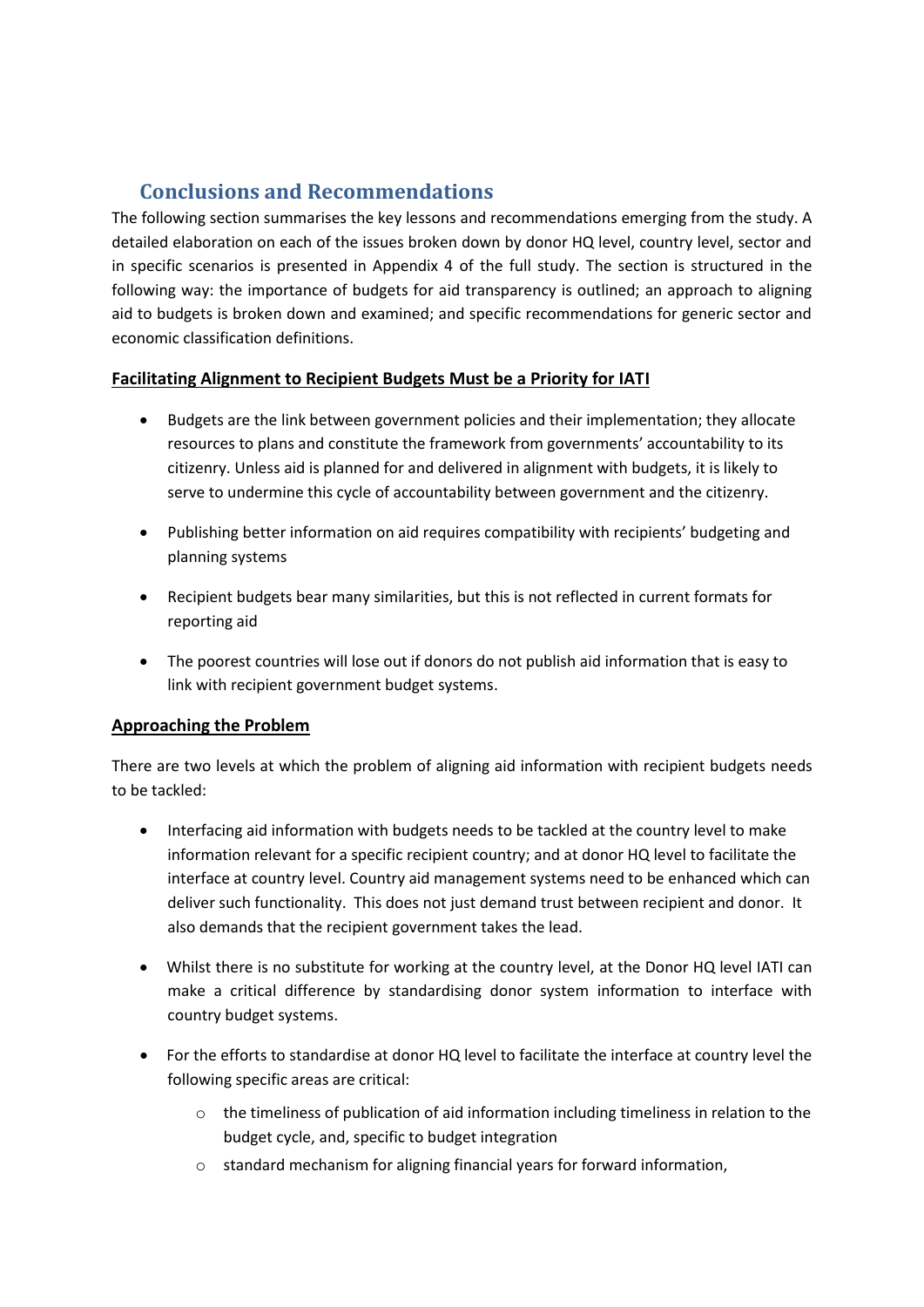- o currency conversion,
- o sector definition and
- o broad economic area of expenditure
- At the country level, any Aid Information Management Systems must be integrated with the budget structure if they are to make off budget aid information useful for planning. None are currently integrated and actors at the country level must work towards this.

#### **Recommendations for a generic sector 'backbone' and economic definitions**

This paper specifically examines only the last two areas mentioned above— sector definition and, briefly, the broad economic area of activity.

- The availability of national Charts of Account is more limited than was expected, in itself an important finding and a challenge to budget integration. The CoAs were more easily available in countries with higher capacity, better designed websites and greater domestic transparency leading to an unintended bias in the comparison of countries with the international standards. This exposes that lower capacity countries are likely to start at a disadvantage in the attempt to use IATI information and build functioning, integral AIMS.
- The DAC/CRS purpose codes provide sectoral analysis of aid flows, but are not designed to link to sectors in national budgets and as such, are not appropriate as the only sector classification in IATI. Empirical tests show limited comparison between the CRS standard and existing national budget structures
- COFOG is intended to describe government structure, but is not sufficient as an IATI standard as there are numerous identifiable areas where further granulation would significantly improve the fit to a majority of tested national budget structures
- In terms of specific sectors: The education and justice law and order sectors can generally be matched to COFOG although identifiable areas of granulation can improve this. The health sector is structured quite differently in different countries and this sector may need distinct schemas, or a new or heavily revised schema, to be able to adequately describe these different structures. {Note: still being updated for other sectors.}
- Some additional analysis into the economic classification schema was undertaken. This is separate from the sector codes, but also plays a critical role in aligning aid information with budgets. Top level GFS coding schema for economic classification are uncontroversial, used by the vast majority of recipient countries, and would be extremely useful to the recipient government to identify donor expenditure. The main distinction is between expenditure on consumption or investment in capital with several clear sub-categories in each.

The analysis was constrained in several ways which should be noted. The timing limited the extent to which country CoAs could be traced and acquired. This meant analysis of some countries had to be abandoned where CoAs could not be obtained. Additionally, the methodology used only the education, health and JLOS sectors as it was a limited study, a more comprehensive analysis would be desirable. Finally, while this paper has dealt with the technical detail of a flow of information from donor to recipient budget it has only lightly touched on the political incentives, both at donor